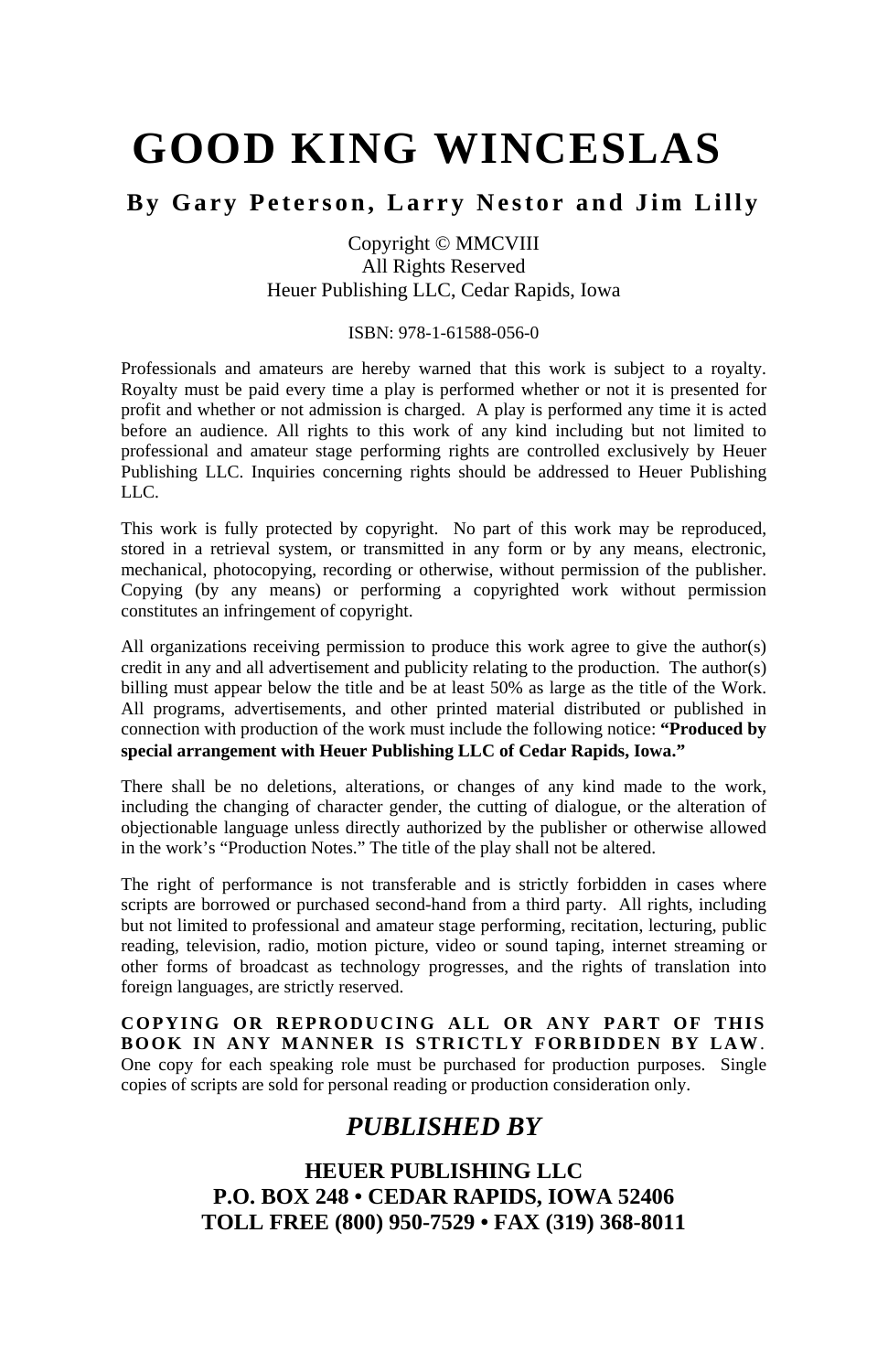GOOD KING WENCESLAS

## **DEDICATIONS**

**With love to my daughter Kristen Renee Peterson** 

**Rose Anne Swanson and Roger Cornish** 

Rose Anne Swanson and<br>Roger Cornish<br>Roger Cornish<br>Si dedicated to<br>Tennessee Williams<br>Cornel of Strangers<br>Cornel of Strangers<br>Cornel of Strangers<br>Cornel of Strangers<br>Cornel of Strangers<br>Cornel of Strangers<br>Cornel of Strange "The Kindness of Strangers"<br>
is dedicated to<br>
Tennessee Williams<br>
Copyright Copyright<br>
Copyright<br>
Copyright<br>
Copyright<br>
Copyright<br>
Copyright<br>
Copyright<br>
Copyright<br>
Copyright<br>
Copyright<br>
Copyright<br>
Copyright<br>
Copyright<br>
Cop **"The Kindness of Strangers" is dedicated to Tennessee Williams**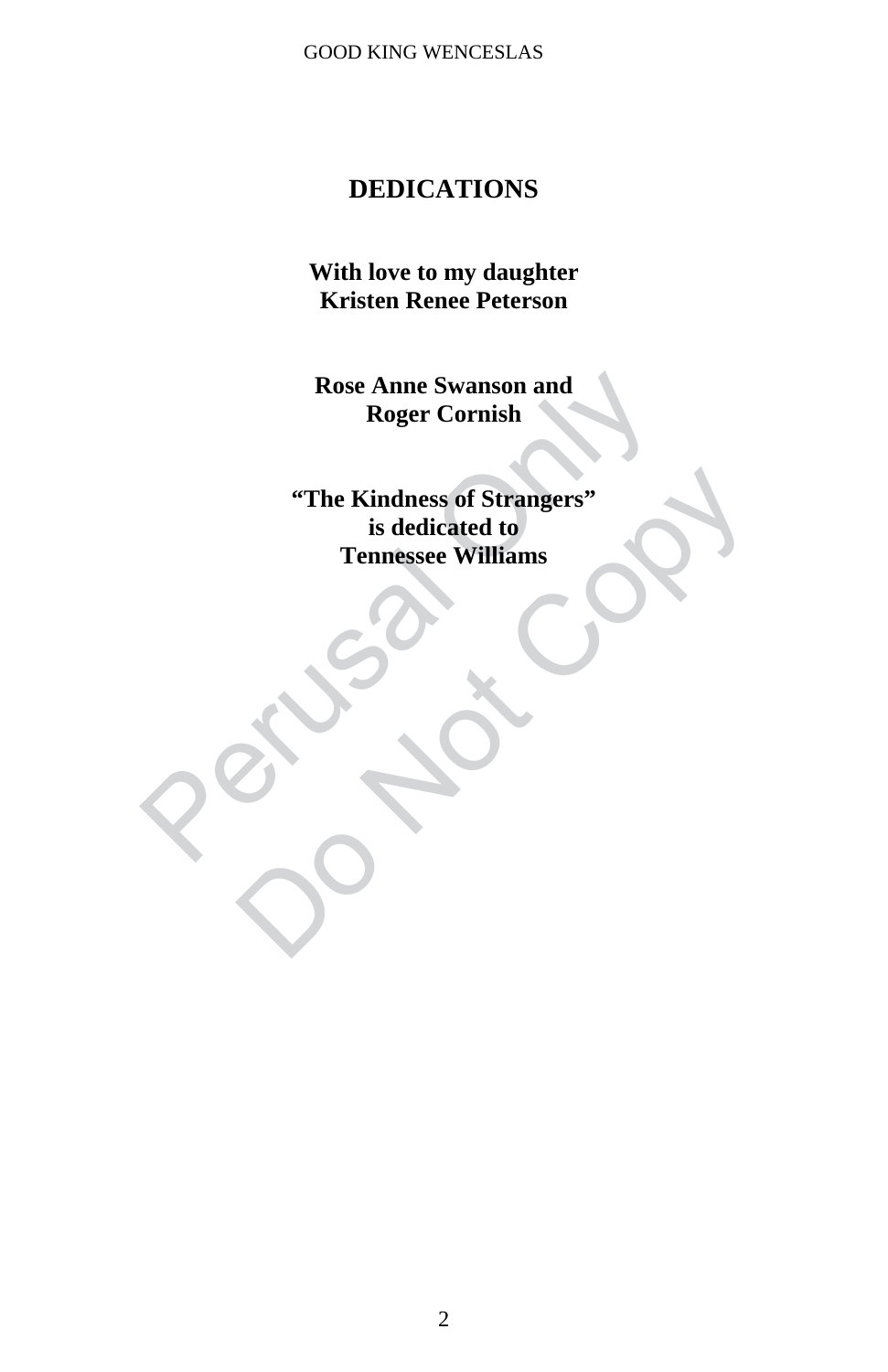## BY GARY PETERSON, LARRY NESTOR, & JIM LILLY

| <b>GOOD KIND WENCESLAS</b><br>By Gary Peterson               |                                                                                                                                                                                                                                                 |
|--------------------------------------------------------------|-------------------------------------------------------------------------------------------------------------------------------------------------------------------------------------------------------------------------------------------------|
| Music and Lyric by Larry Nestor                              |                                                                                                                                                                                                                                                 |
| <b>Musical Arrangements</b><br>By Larry Nestor and Jim Lilly |                                                                                                                                                                                                                                                 |
| <b>CAST OF CHARACTERS</b>                                    |                                                                                                                                                                                                                                                 |
|                                                              | should be played by a robust, 40ish<br>man with a large voice and a<br>playful twinkle. He is not Santa<br>Claus, but surely could grow up to<br>be him. (52 lines)                                                                             |
| <b>ALOYSIUS</b>                                              | [al-oh-WISH-us] This lithe youth<br>may be played by either a boy or a<br>young woman, and should be<br>portrayed as being perhaps a<br>teenager. (29 lines)                                                                                    |
| <b>BOLESLAV</b>                                              | [BOWL-es-slav] This dark<br>character is the opposite of his<br>brother, and should be played by a<br>man just a little younger than the<br>King. In real life this man plotted<br>against, and eventually overthrew<br>his brother. (25 lines) |
| <b>QUEEN LUDMILLA.</b>                                       | [lood-MILL-ah] Graceful and<br>elegant, the woman who plays the<br>Queen may be 20-35, and severely<br>attractive. (11 lines)                                                                                                                   |
|                                                              | type Knight. (13 lines)                                                                                                                                                                                                                         |
| LADY ELZBIETA                                                | [ELLZ-bee-YET-ah] She is the<br>ingénue, and may be played by a<br>woman of any age that<br>compliments her husband Sir<br>Ruthven. (3 lines)                                                                                                   |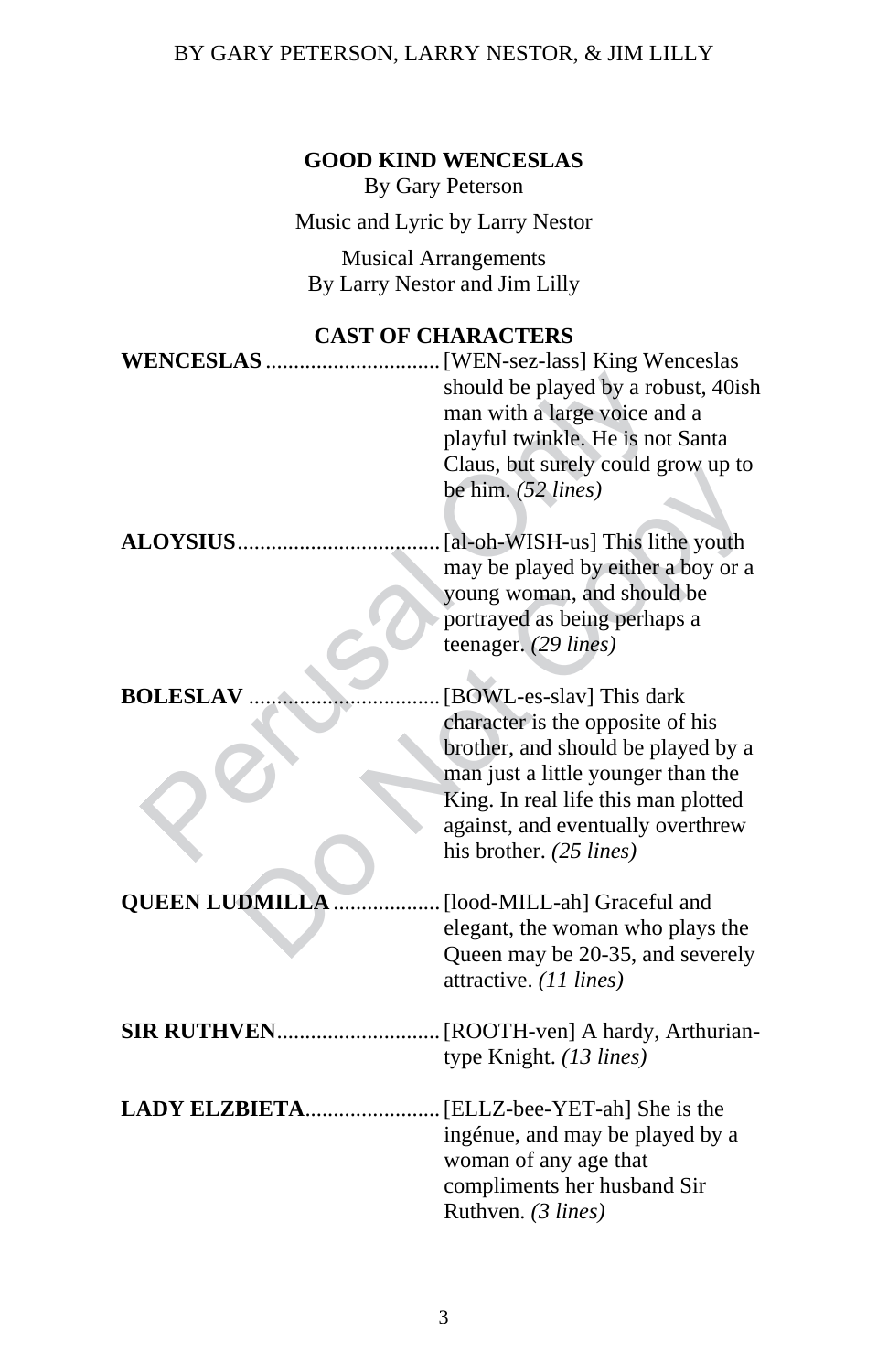#### GOOD KING WENCESLAS

| MONSIGNOR KOSKA  [mon-SEE-nyor KAWSE-ka] The | befuddled clergyman (16 lines)                                                                      |
|----------------------------------------------|-----------------------------------------------------------------------------------------------------|
|                                              | <b>DUCHESS KRYSTINA </b> [kriss-TEE-na] Boleslav's wife is a<br>self-satisfied socialite. (4 lines) |
|                                              |                                                                                                     |
|                                              | and as many Servants as Practical.                                                                  |

 *[Overture]* 

#### **SCENE ONE**

*The great hall of a castle in Bohemia, the evening of December 25, 925 A.D.* 

SCENE ONE<br>
SCENE ONE<br>
the great hall of a castle in Bohemia, the evening of De<br>
5, 925 A.D.<br>
there is a large fire in the hearth and the long central tertually overflowing with hearty food, ready for a grand<br>
OOKS and SERV SUENE ONE<br>
all of a castle in Bohemia, the evening of December<br>
D.<br>
arge fire in the hearth and the long central table is<br>
arflowing with hearty food, ready for a grand feast.<br>
d SERVANTS bustle in and out, placing the foo *There is a large fire in the hearth and the long central table is virtually overflowing with hearty food, ready for a grand feast. COOKS and SERVANTS bustle in and out, placing the food, the wine, the goblets and the plates for the people who are about to enter. All is decorated in honor of the Christmas season.* 

#### **OFFSTAGE CHORUS:** *(At curtain rise.)*

Good King Wenceslas looked out On the feast of Stephen When the snow lay 'round about Deep and crisp and even—

#### **TENORS:**

Brightly shone the moon that night Though the frost was cruel, *(Ritard)* When a poor man came in sight Gath'ring winter fuel...

 *(SERVANTS, COOKS, ATTENDANTS, etc. enter from various sides carrying all the food for the great Christmas Feast. They will set the large central table and hang decorations as desired as they sing the following song :)* 

*(SONG: "Feast")*

**SERVANTS:** *(Singing)* Plates and goblets are in place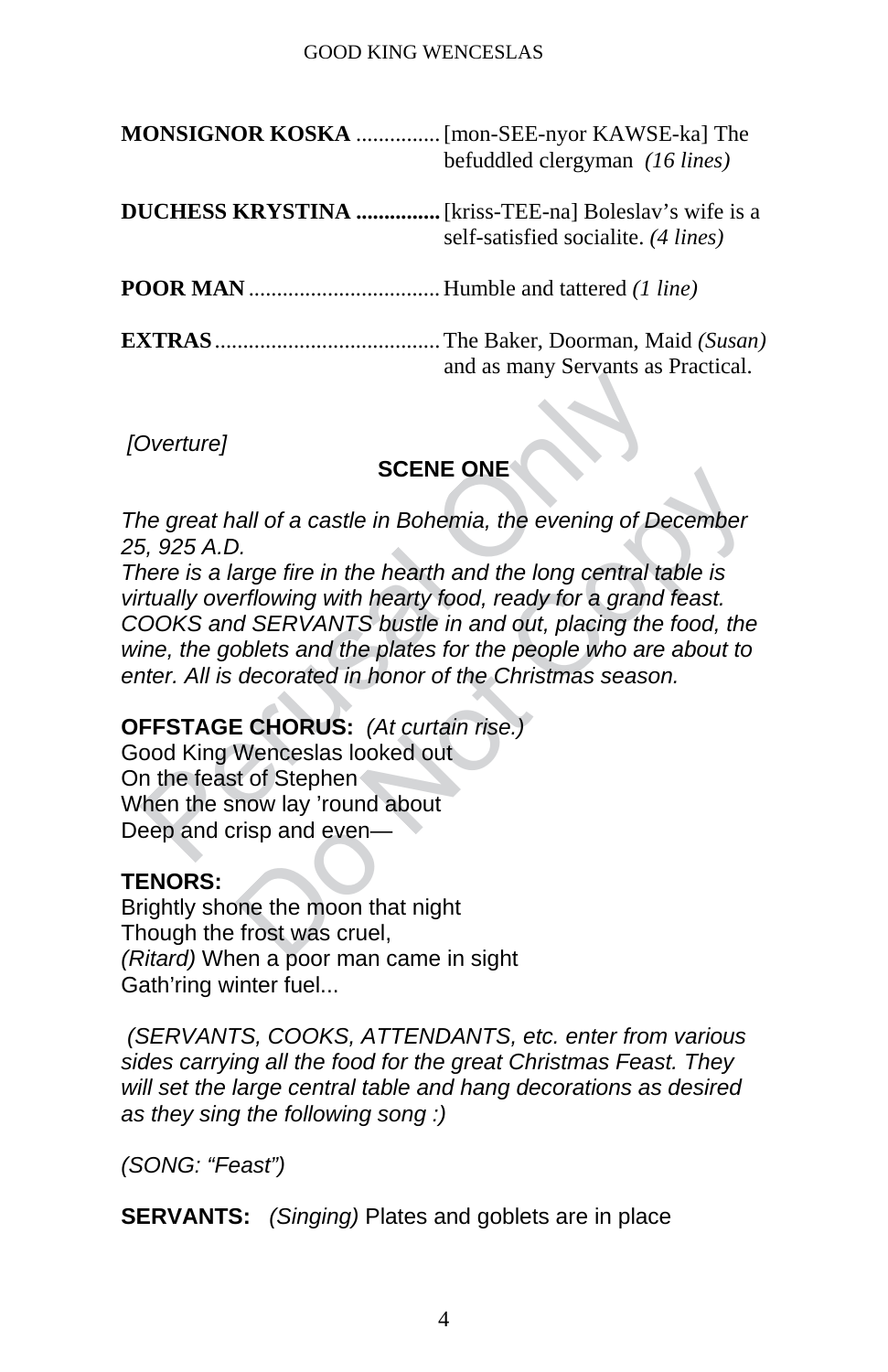Chairs arranged with proper space So guests won't have to squeeze No, they can dine in comfort and ease A banquet, delectable and pleasin' To celebrate the season Sav'ry soup, but please don't slurp Oh, yes, it's permissible to burp

For a fable<br>
t for a fable<br>
t for a fable<br>
mall be on this table tonight<br>
goose<br>
Christmas goose<br>
Christmas goose<br>
Christmas goose<br>
Christmas goose<br>
Christmas goose<br>
Christmas good 'n plenty<br>
v'rything good 'n plenty<br>
COOK A feast A festive feast Fit for a fable Shall be on this table tonight Complete with candlelight A goose A Christmas goose Roasted in it's own juice Pumpkin pie, dumplings and puddin' Ev'rything good 'n plenty

**COOKS:** We planned and cooked for twenty

s goose<br>
it's own juice<br>
e, dumplings and puddin'<br>
yood 'n plenty<br>
We planned and cooked for twenty<br>
3: Beets, carrots, spinach, potatoes<br>
melons, lettuce, tomatoes<br>
melons, lettuce, tomatoes<br>
aping mounds of most ev'rythi **SERVANTS:** Beets, carrots, spinach, potatoes Artichokes, melons, lettuce, tomatoes Healthy, heaping mounds of most ev'rything To satisfy a hungry King and Queen Guests short and tall, fat and lean, And some in between.

*(Silently ALOYSIUS enters with his small dog, and stands to one side, looking on at the activity, and yearning to be a part of it.)* 

**SERVANTS:** *(Singing)* A feast!

What a wonderful spread Raisin, and pumpernickel bread Jams and jellies To fill up bellies tonight Spice from the East After all, this is a feast!

**ALOYSIUS:** *(Singing to dog.)* I'm glad you're here with me tonight I get lonely when I see candlelight It reminds me of the folks back home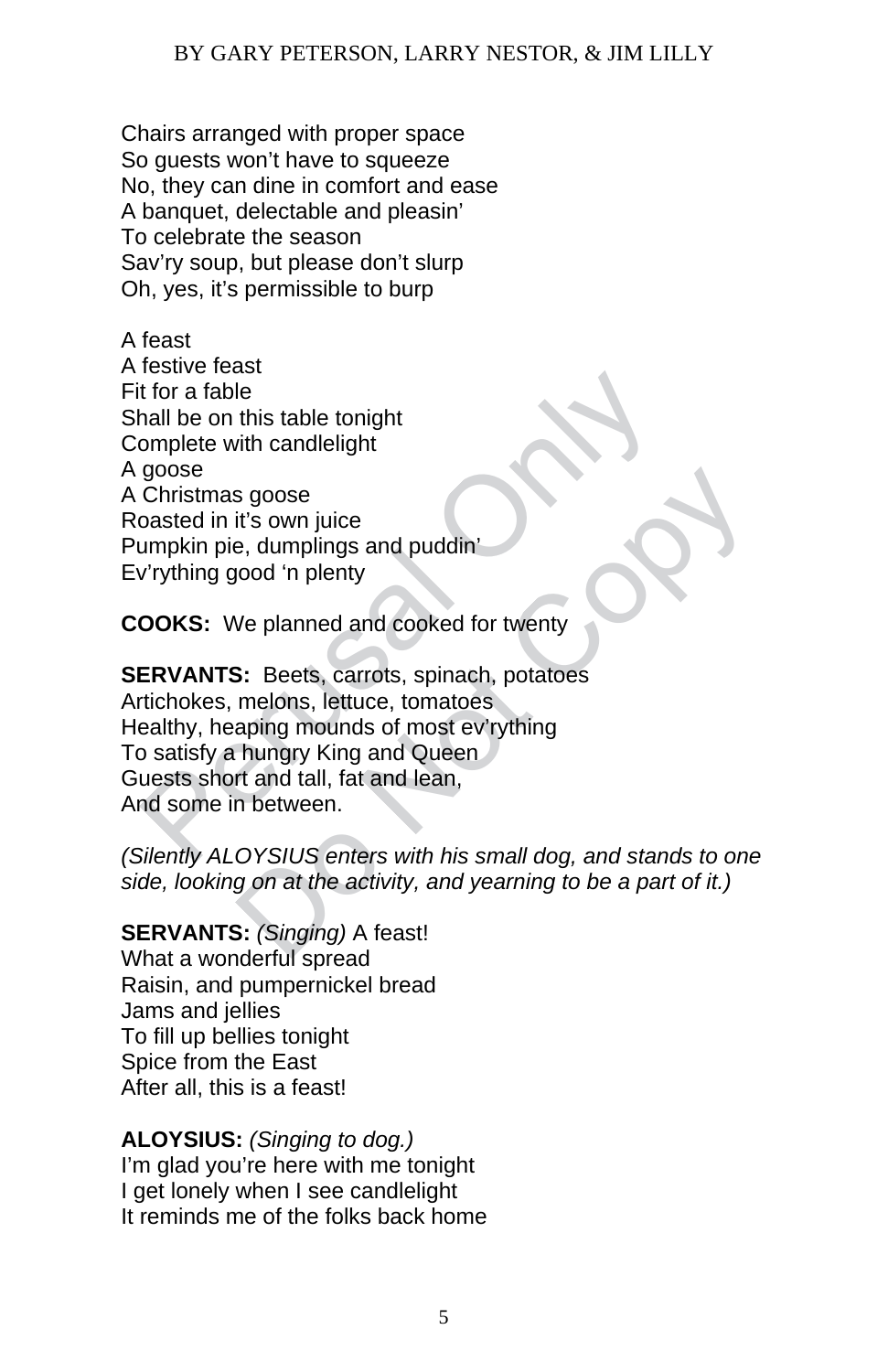Though this room is crowded, I feel alone I don't dare to talk to anyone They would think me very presumt'ous So I'll visit with you, little pooch While others dine on foods so scrumptious

**SERVANTS:** Some folks will eat too much Like they haven't eaten in weeks With tummies twice normal size They will find it hard to rise! A feast A festive feast Fit for a fable Shall be here on this table tonight Complete with candlelight.

Franchistand and a most<br>feast<br>feast<br>to a fable<br>hall be here on this table tonight<br>omplete with candlelight.<br>The table being set, the SERVANTS all exit, except for<br>OORMAN who will remain to open the main doors for<br>bility. A rith candlelight.<br>
Doeing set, the SERVANTS all exit, except for the<br>
U who will remain to open the main doors for the<br>
DYSIUS takes his dog in hand and scuttles offstage<br>
wing attention to himself. The DOORMAN, with a<br>
sh *(The table being set, the SERVANTS all exit, except for the DOORMAN who will remain to open the main doors for the nobility. ALOYSIUS takes his dog in hand and scuttles offstage without drawing attention to himself. The DOORMAN, with a great flourish, opens the main door.)* 

**WENCESLAS:** *(Entering with entourage)* And now, gentlefolk, on to the feast!

*Enter KING WENCESLAS, QUEEN LUDMILLA, MONSIGNOR KOSKA, BOLESLAV, DUCHESS KRYSTINA, SIR RUTHVEN, and LADY ELZBIETA* 

**ALL:** *(ad lib reactions as they see the table and decorations)*: Ahh! Splendid! Wonderful!

- **QUEEN:** *(hangs on to WENCESLAS's arm)*: The room is magnificent, husband.
- **WENCESLAS:** Thank you, the staff has done marvelously this year.
- **QUEEN:** Sir Ruthven, why don't you and your wife sit here— *(Indicates chairs at the table)* Monsignor, here is your chair and brother Boleslav, you and Krystina sit here—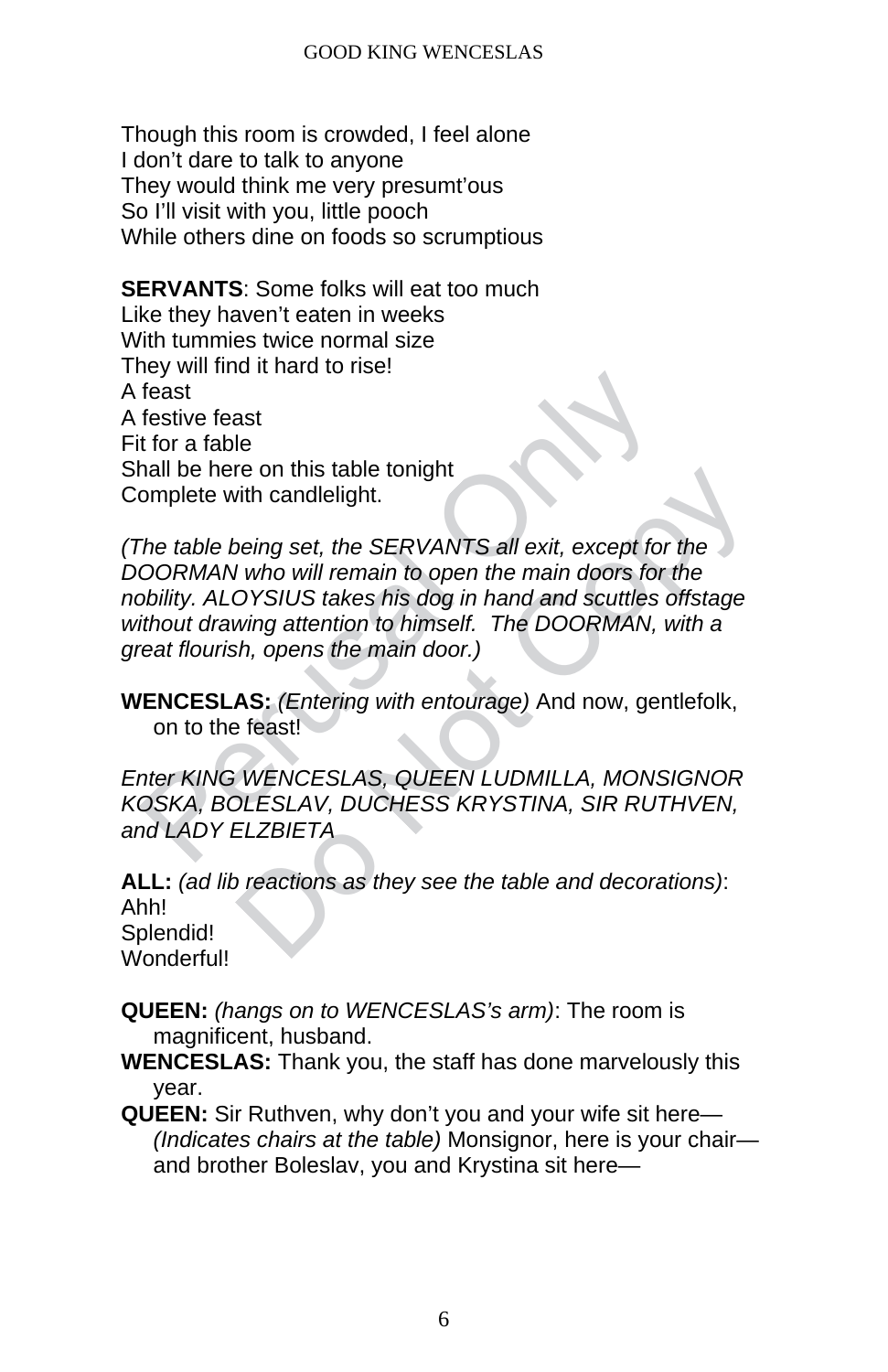**WENCESLAS:** *(with good spirit)* That must mean this large chair is mine! *(Goes to throne-like central seat. ALL laugh. They stand by their chairs until the KING and QUEEN are seated.)*

**ELZBIETA:** What a magnificent table laid out this year!

**BOLESLAV:** I hope the food is just as good!

- **WENCESLAS:** I understand that the chef has outdone himself with this fine Christmas goose.
- **SIR RUTHVEN:** But why are there so many empty chairs, Sire?
- **WENCESLAS:** *(understatedly)* I have invited the staff to join us for Christmas dinner.
- **KOSKA:** What?

**SIR RUTHVEN:** Who?

**BOLESLAV:** The staff, Sire?

**KRYSTINA:** You mean the workers?

- **WENCESLAS:** The cook, the servants, my doorman. And so on. I've begun a new tradition.
- **BOLESLAV:** Starting this year?
- **WENCESLAS:** *(Chuckles)* Starting today. My friends, each and every day of the year, we, the nobility, that is, we eat grandly and in fine array...
- **SIR RUTHVEN:** *(acknowledging again the fine Christmas table)* Not so fine as this, M'Lord!
- **OSKA:** What?<br> **RR RUTHVEN:** Who?<br> **OLESLAV:** The staff, Sire?<br> **RYSTINA:** You mean the workers?<br> **RYSTINA:** You mean the workers?<br> **ENCESLAS:** The cook, the servants, my doorman. A<br>
l've begun a new tradition.<br> **OLESLAV:** Common an express of the server of AS: The cook, the servants, my doorman. And so on.<br>
In a new tradition.<br>
1. Starting this year?<br>
AS: Chuckles) Starting today. My friends, each and<br>
AS: Chuckles) Starting today. My frien **WENCESLAS:** Aye, aye, granted. This occasion is special. Very special. On Christmas day we feast most especially well and I feel disposed to share our meal with all of the household.

**QUEEN:** *(Uncomfortable)* Not my handmaid, too, dearest?

**WENCESLAS:** Yes. I have sent word throughout the castle that all are to come and dine.

**BOLESLAV:** But-

**WENCESLAS:** *(Gestures)* Is there not enough?

*(All are silent for a moment. They are plainly uncomfortable with the idea of having people of another caste at their table. But no one speaks up again.)* 

**WENCESLAS:** *(Finally)* Very well. *(Claps twice. The BAKER, the CHEF, the DOORMAN and a few SERVANTS come sheepishly into the room.)* Come in, come in friends, and welcome. Come on, we're only biting roast goose tonight! *(Many chuckle uneasily)* Will you, my lady wife, see to the seating arrangements?

**QUEEN:** *(Standing)* Of course. Monsieur le chef, perhaps you will be so good as to take this empty chair. *(Pointing)*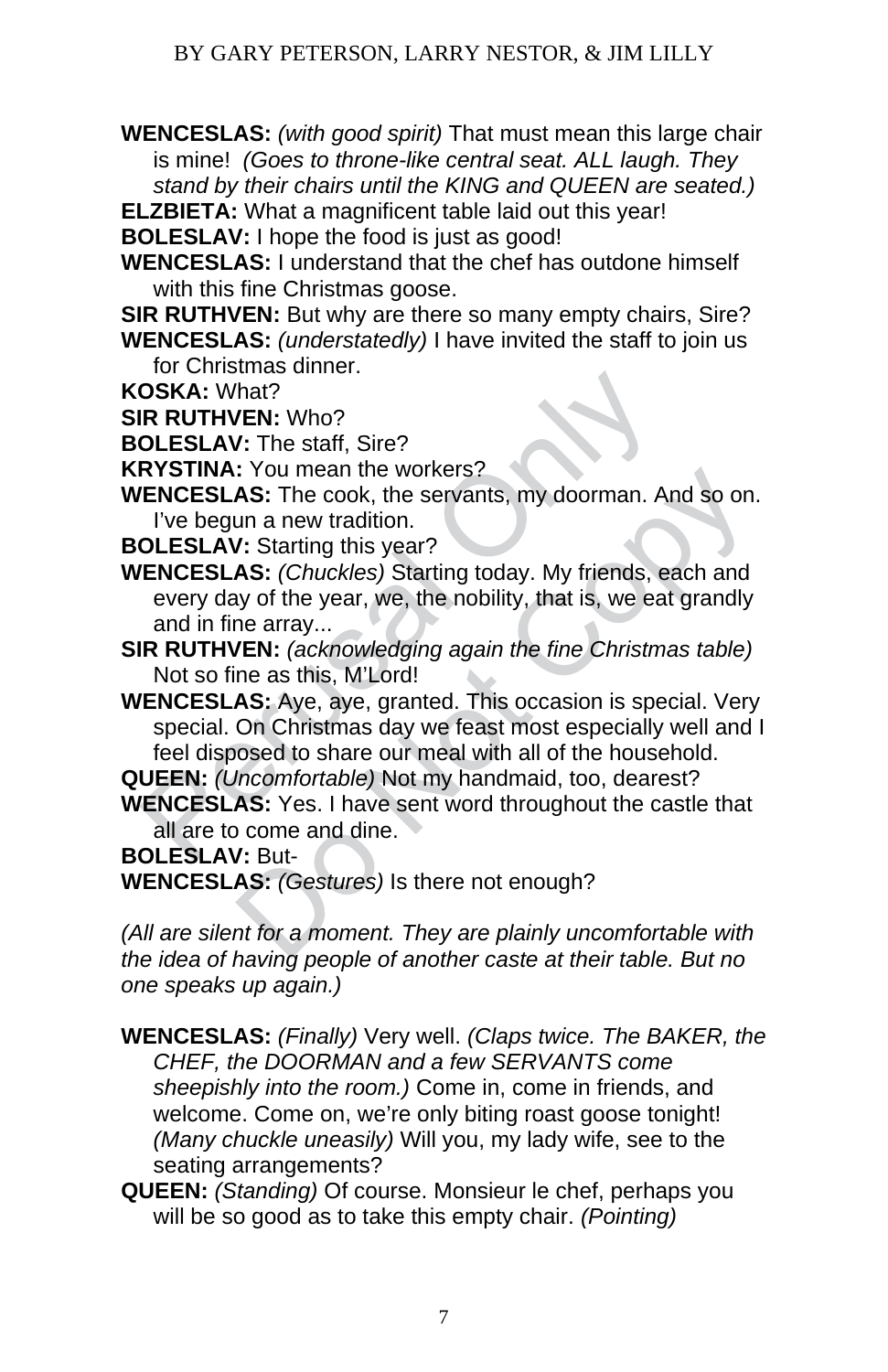Thomas, you by Sir Ruthven's side. *(Warming to it.)* Warren, isn't it? Yes, you go right here...that's nice. Monsieur Groomsman, there is your chair by the Monsignor. And Susan; Susan you will sit at my very right hand.

*(The various SERVANTS move to the chairs indicated, but do not sit until QUEEN LUDMILLA does first. The chair immediately next to KING WENCESLAS is left vacant for the time.)* 

**BOLESLAV:** Well, now that that's over, perhaps we can get to the meal.

**ELZBIETA:** *(noting the empty chair)* Isn't somebody missing? **WENCESLAS:** Yes, Aloysius.

**KRYSTINA:** Who?

- **WENCESLAS:** My page, Aloysius. *(To DOORMAN:)* Do you know where he is?
- **DOORMAN:** *(abashed)* He is just outside the door, sire.
- **WENCESLAS:** What? Outside you say? *(Rising)* Aloysius! *(When he stands, all the SERVANTS stand too, some chairs fall over. The NOBLES rise slower.)* Aloysius, come in here! **ALOYSIUS:** *(Entering)* You called for me, sire?

**WENCESLAS:** Boy, what were you doing outside the door? I told everyone to come to dinner tonight.

- The meal.<br>
The meal.<br>
The meal.<br>
LZBIETA: (noting the empty chair) Isn't somebody mist<br> **ENCESLAS:** Yes, Aloysius.<br>
RYSTINA: Who?<br> **ENCESLAS:** My page, Aloysius. (*To DOORMAN:) De*<br>
know where he is?<br> **OORMAN:** (abashed) H **ALOYSIUS:** Oh, Sire, I was certain you did not mean to invite me to this banquet. The others maybe, but, but Sire—-I am not worthy to sit with such reverent nobility. I am only your page.
- CONSITY IN the signal control of the team of the sitted you.<br>
1. (absolved the signal control of the sitted of the sitted) He is just outside the door, sire.<br>
1. (absolved Copy Equal Copy 1 (Rising) Aloysius!<br>
1. (absolved **WENCESLAS:** Come to the table, lad. Sit by my side. Don't you know it's Christmas? *(Reseating himself; ALL resume seat when he does.)* I feel a generosity this night such as never before. I feel that I must share the bounty of this table; that's why I invited you, all of you—-so that we could partake together as one household. All men—and women—all people here, are brethren. *(To BOLESLAV)* And, now that I've said my piece, now we can eat.

**KOSKA:** After grace, surely, your Highness.

- **WENCESLAS:** After grace, indeed. But, I should like my page to say the prayer this evening, Father.
- **ALOYSIUS:** Me?

**KOSKA:** What?

**BOLESLAV:** *(Snide)* Another new tradition?

**WENCESLAS:** Did not our Lord speak of entering Heaven as a child? This youth is not much older than a boy, and I would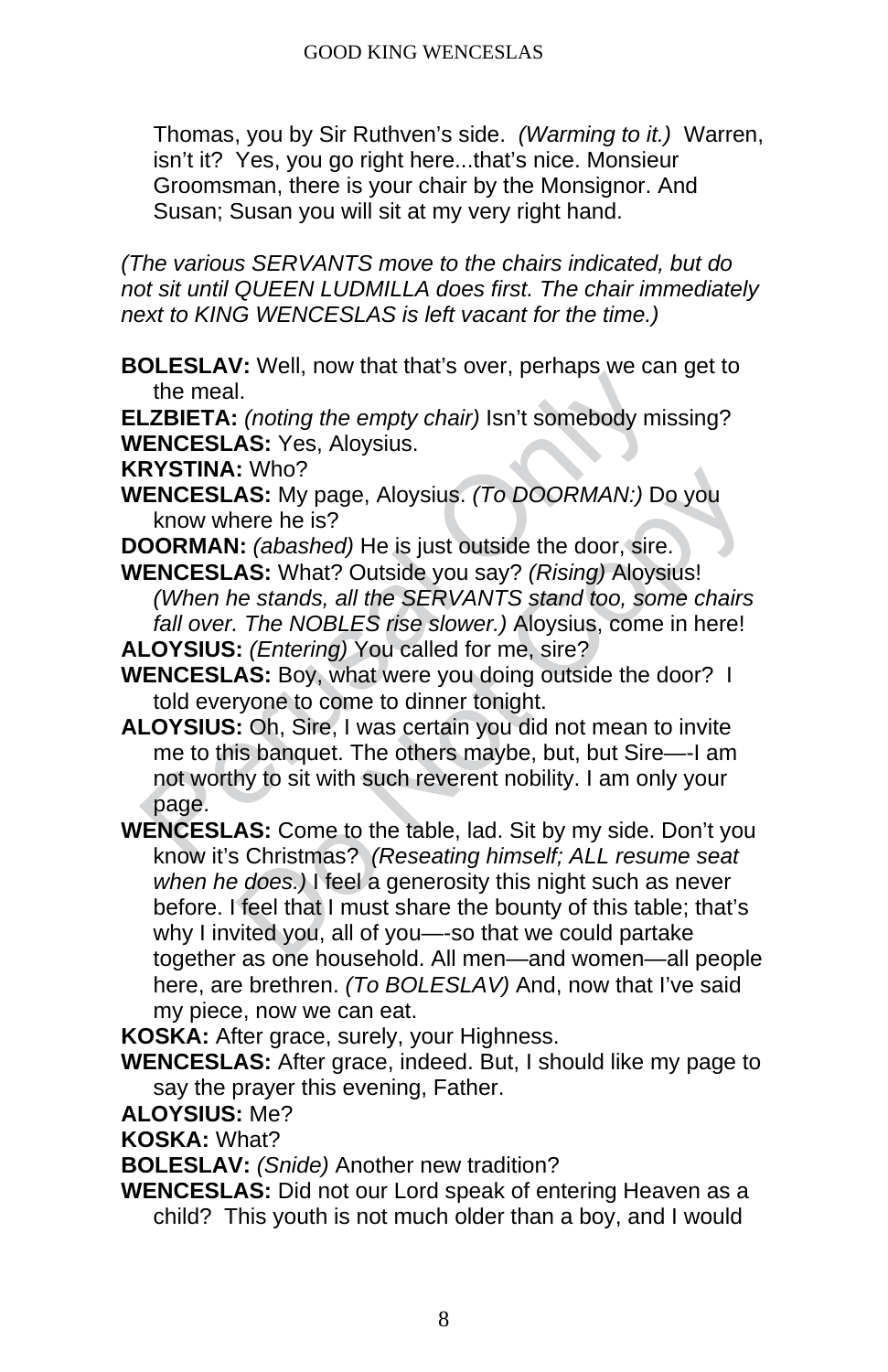like to hear how he prays. Go ahead, Aloysius, would you please say our grace?

**ALOYSIUS:** *(To WENCESLAS)* Yes, Sire, and thank you. *(They bow heads. BOLESLAV is last.)(Singing, with simple depth, "Aloysius' Prayer")* Our Most Gracious Father, We thank you for the food you have provided for us, most especially today, when we all reflect on the birth of your Son, Jesus. May we be mindful of our family and friends, and thank You for the warmth of their company; bless our good King and his lady wife, and all the household of this castle and bless all those who cannot boast of a feast such as this one on this Christmas Night. Amen.

**ALL:** Amen.

**KOSKA:** Well spoken, Master Page, a very good prayer.

- **BOLESLAV:** *(perturbed)* Now may we eat? All this talk has given me an appetite!
- who cannot boast of a feast such as this one on this<br>
who cannot boast of a feast such as this one on this<br>
Christmas Night. Amen.<br> **LL:** Amen.<br> **OSKA:** Well spoken, Master Page, a very good praye<br> **OLESLAV:** (perturbed) N ell spoken, Master Page, a very good prayer.<br>
I: (perturbed) Now may we eat? All this talk has<br>
e an appetite!<br> **AS:** (Grandly) Now we may all eat. (For a moment,<br>
moves.) There are no servants tonight, so we must<br>
urselve **WENCESLAS:** *(Grandly)* Now we may all eat. *(For a moment, no one moves.)* There are no servants tonight, so we must serve ourselves, you know. *(There is an uneasy chuckle, then first BOLESLAV, followed by the others, reach for what is before them...)* Aloysius, perhaps you would like some vegetables? *(He places a spoonful on his page's plate.)* **ALOYSIUS:** Thank you, Sire.

*(During the next few lines, they ALL eat some food from the table, or drink wine from goblets.)* 

**WENCESLAS:** So how does it feel, page, to be seated at the table and share with us our feast? Come, you may speak your mind; I wish to hear!

**ALOYSIUS:** It is all quite above me, Sire. As I said, I don't even know why you invited such a humble one as myself.

**BOLESLAV:** *(With a mouthful)* Hmmph! Nor do I.

- **WENCESLAS:** I'm convinced we're not so different, all of us. Boleslav and I just happened to be born to royalty. What does your father do?
- **ALOYSIUS:** He is a small merchant in the city, Sire.

**WENCESLAS:** Oh? What is his trade?

**ALOYSIUS:** He is a sail-maker.

**BOLESLAV:** Not much need for sails in the wintertime.

**ALOYSIUS:** No, quite true. But some people use his cloth to cover windows and so stop the draft. Still it is a poor time for my family.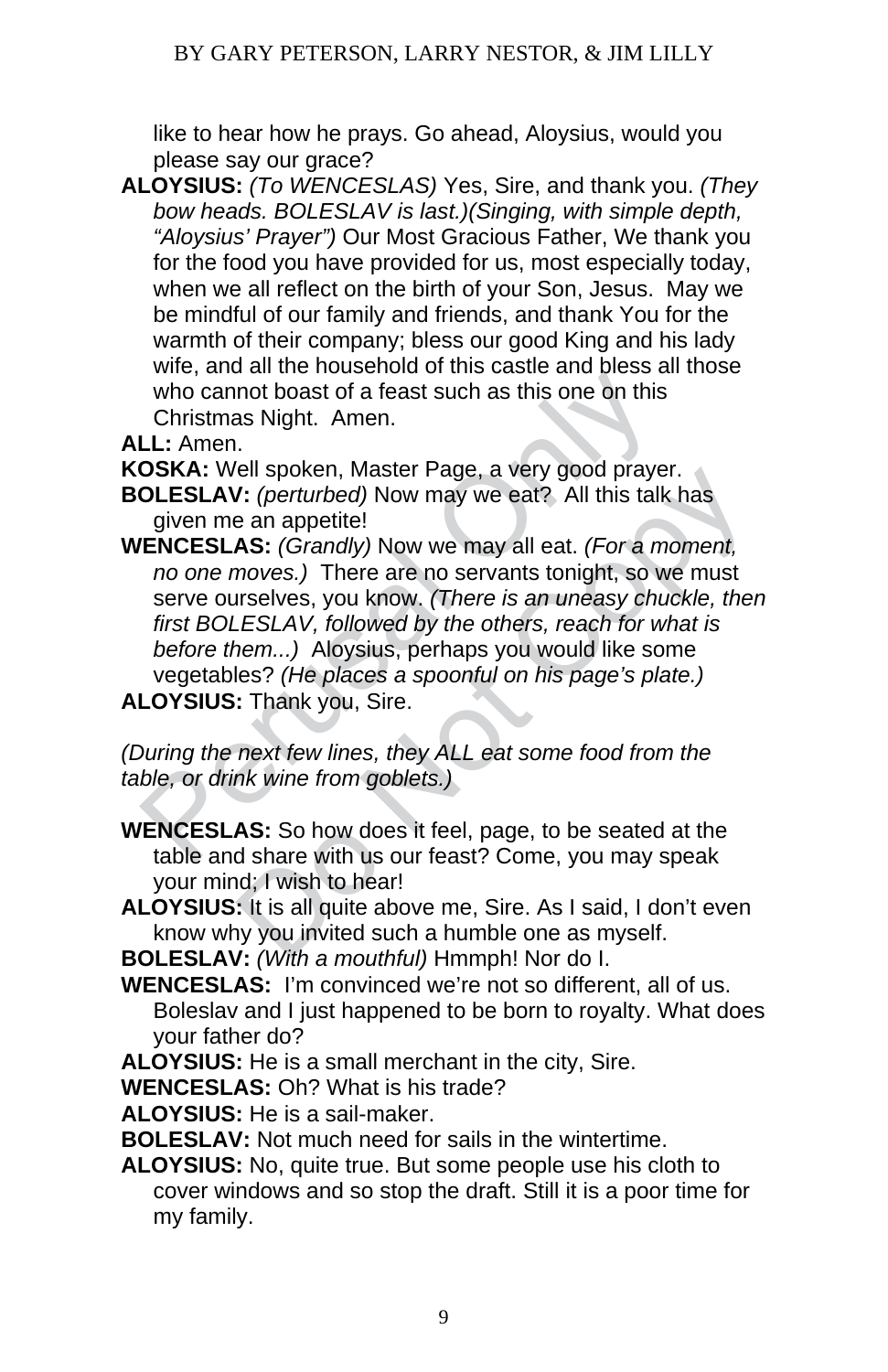- **QUEEN:** And what do your parents think of your being a page to the King?
- **ALOYSIUS:** Oh, they are so proud of me for being a court, M'lady! They know that I am doing very well for myself.
- **BOLESLAV:** *(to SIR RUTHVEN, under)* A page doing well for himself! My, haven't they got high aspirations! *(The two chuckle)*
- **WENCESLAS:** During your prayer just now, you spoke of "those who cannot boast of a feast this night". Whom did you mean? Everyone in the castle is here. Did you mean some one of the townspeople?
- **ALOYSIUS:** Yes, Sire. Many folk of your Kingdom go hungry, even on Christmas Day.
- **WENCESLAS:** Here? In my Kingdom? But we're prosperous! This has been a fine year for all! Hasn't it, Brother?
- Everyone in the castle is nest. But you Kingdom go his townspeople?<br>
LOYSIUS: Yes, Sire. Many folk of your Kingdom go hieven on Christmas Day.<br>
VENCESLAS: Here? In my Kingdom? But we're prosenting the search after your Min AS: Here? In my Kingdom? But we re prosperous!<br>
been a fine year for all! Hasn't it, Brother?<br>
1: (With food) Hmm? Ah, yes. A fine year a<br>
ble year actually. Commerce and agricultural reports<br>
ble year actually. Commerce a **BOLESLAV:** *(With food)* Hmm? Ah, yes. A fine year a remarkable year actually. Commerce and agricultural reports were very good. This winter, though, has been quite cold, and business has been at a standstill for over a month. Yet the stockpiles and the granaries have good reserves.
- **WENCESLAS:** *(to ALOYSIUS)* There, see? The merchants and the businessmen have their profits; the people are doing quite well.
- **ALOYSIUS:** Not all the people, Sire. There are many within sight of this castle who have no food or money or even shelter from the cold.

**WENCESLAS:** What, on Christmas Night?

**ALOYSIUS:** May I show you? There is a moon tonight, right? **SIR RUTHVEN:** Full moon tonight, yes.

**ALOYSIUS:** Then let me show you something out your window. I've noticed it on many nights before and I'm sure under the light of the moon it will be there to see again. *(Hastily added.)* Sire.

*(WENCESLAS first looks around the table, then puts down his goose leg and stands. Many other rise when the King does, but only SIR RUTHVEN will accompany him as he follows ALOYSIUS to the "window". [Note: the actors may mime looking out of the window by actually looking over the audience.] )* 

**WENCESLAS:** My, what a bright, beautiful night it is.

**SIR RUTHVEN:** The snow covering makes the landscape even brighter than usual under a full moon, Sire.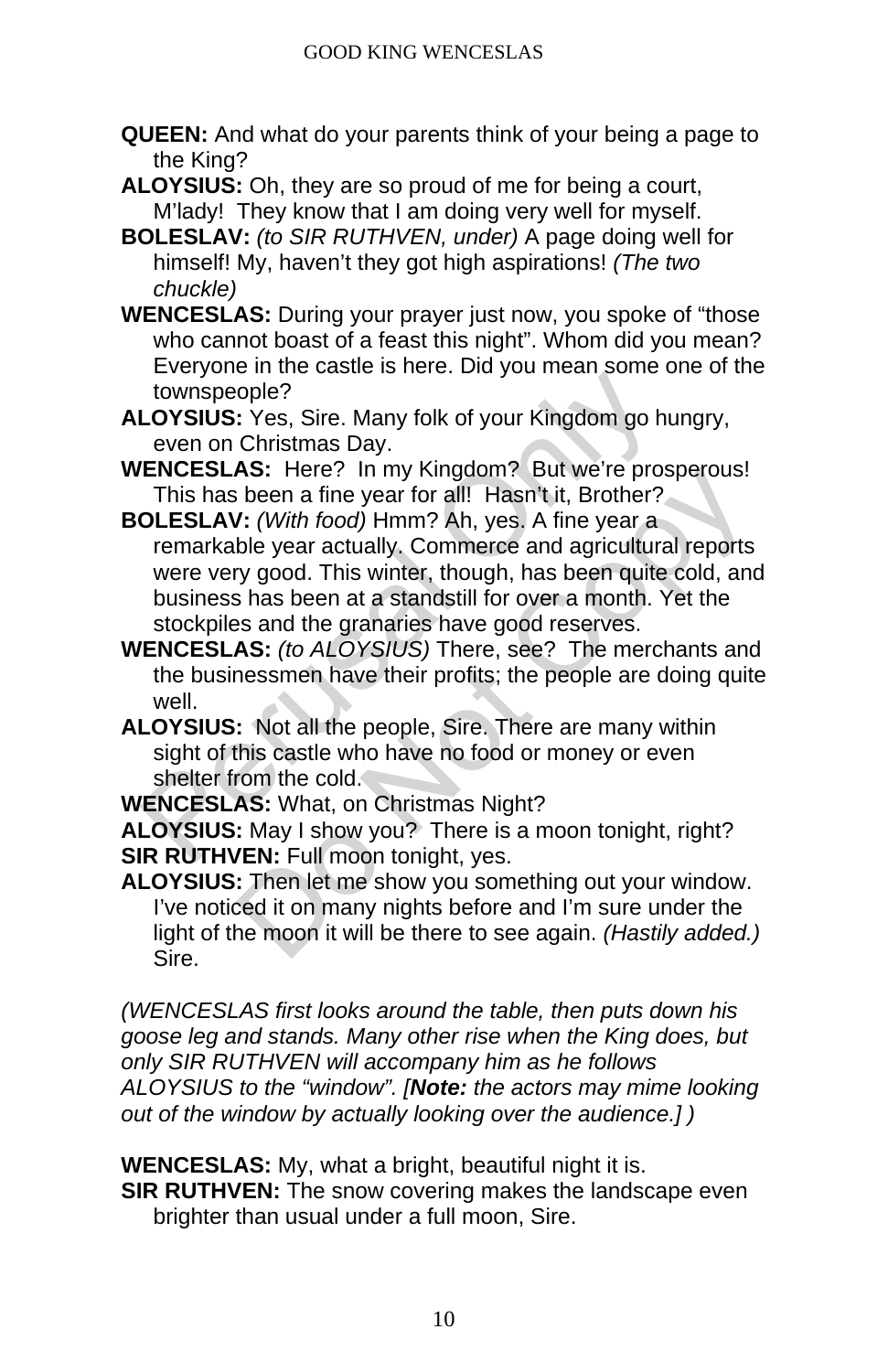**ALOYSIUS:** *(pointing)* See! See that man, over there by the large tree.

**WENCESLAS:** Where? Yes.... Dressed all in rags, I see. What is he doing, I wonder?

**ALOYSIUS:** He's gathering firewood, Sire.

**SIR RUTHVEN: Firewood?? Why at night?** 

**WENCESLAS:** And a cold night such as this!

**ALOYSIUS:** Perhaps he is embarrassed that he needs to do it at all.

**WENCESLAS:** Do you recognize him, Sir Ruthven? **SIR RUTHVEN:** Nay, Sire. He is unknown to me.

*(At this point MONSIGNOR KOSKA and BOLESLAV rise and join those at the window.)* 

**ALOYSIUS:** I know him.

**SIR RUTHVEN:** You do?

**BOLESLAV:** A relative, no doubt!

**WENCESLAS:** Who is he?

**ALOYSIUS:** Well, I do not know his name, but I have seen him in the town. He is a good man, who has fallen upon bad times.

**WENCESLAS:** Where is his home, then?

**EXECUTE:** Do you coolynce thin, on transmit<br>
IR RUTHVEN: Nay, Sire. He is unknown to me.<br>
At this point MONSIGNOR KOSKA and BOLESLAV ris<br>
in those at the window.)<br> **LOYSIUS:** I know him.<br>
IR RUTHVEN: You do?<br> **OLESLAV:** A It MONSIGNOR KOSKA and BOLESLAV rise and<br>
t the window.)<br>
: I know him.<br> **EN:** You do?<br> **Z.** A relative, no doubt!<br> **AS:** Who is he?<br>
: Well, I do not know his name, but I have seen him<br>
wn. He is a good man, who has falle **ALOYSIUS:** Sire, he has no home. His house and all his possessions were forfeit, during this year that was so good to us he and many others.

**WENCESLAS:** No home, what then, does he live on the very street?

**ALOYSIUS:** They live in rough tents and lean-tos outside the city. Near the Fountain of Saint Agnes.

**SIR RUTHVEN:** Saint Agnes? Why that's two miles from here. **BOLESLAV: Humph! Squatters!** 

**WENCESLAS:** *(Turns to KOSKA:)* Is this true?

**KOSKA:** Sire, the land is Church property, and as such, they may use the land for pilgrimage and prayer. *(Pause)* Many people have been there a great long while about their supplications.

**WENCESLAS:** Why didn't anyone tell me?

**BOLESLAV:** Brother, you must understand. These people have debts that they refused to pay—-

**ALOYSIUS:** Or could not pay.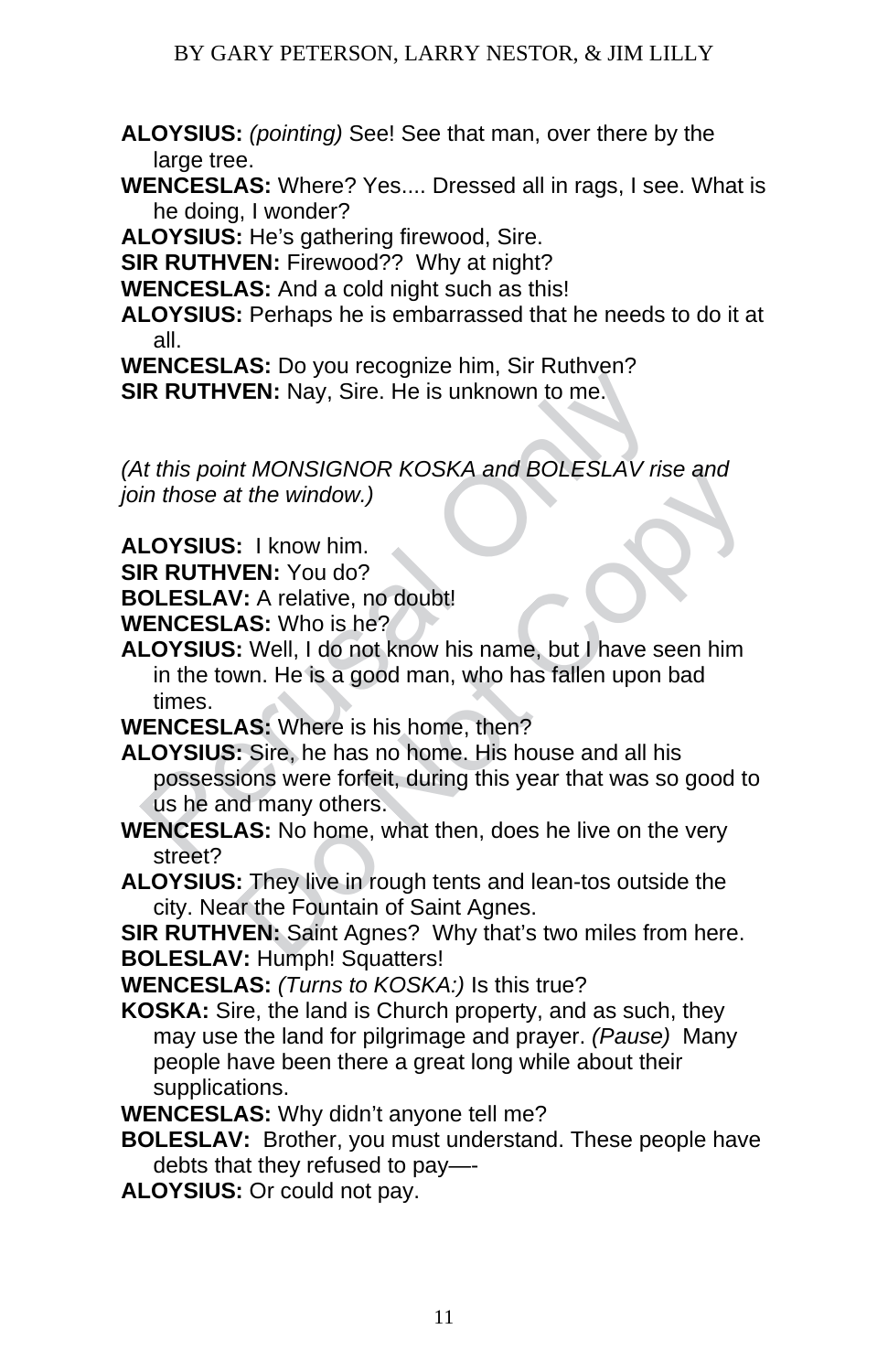- **BOLESLAV:** Whatever. The property is seized and sold to collect partial remuneration. We almost always lose on the deal.
- **WENCESLAS:** And what happens to the people?
- **BOLESLAV:** They can go live with relatives or something till they get back on their feet. *(A pause)* You just don't understand the business end of government.
- **WENCESLAS:** There's one thing I do understand...I'll not eat here like some great pig whilst any in my Kingdom starve on Christmas Night. *(Goes to the table.)* Come everyone. Bring the food. Sir Ruthven, you and the servants go to the butteries and bring anything you can get your hands on. Baker, I want fresh bread in one hour. Lots of it.

**BAKER:** *(Ready to leave on the instant.)* Yes, Sire!

the food. Sir Ruthven, you and the servants go to the food. Sir Ruthven, you and the servants go to the butteries and bring anything you can get your hands Baker, I want fresh bread in one hour. Lots of it. **AKER:** (*Ready* ready to leave on the instant.) Yes, Sire!<br>
AS: Monsignor, perhaps you and the ladies will see if<br>
any clothes or furs that can be spared. Aloysius, my<br>
ng the unused fire logs from the grate. And Brother<br>
r, you and I wil **WENCESLAS:** Monsignor, perhaps you and the ladies will see if there be any clothes or furs that can be spared. Aloysius, my boy, bring the unused fire logs from the grate. And Brother Boleslav, you and I will visit the Treasury and see if we can't get an odd copper or two that would be better in the hands of some poor man than moldering on the floor of some deep vault. *(As they get up to do the bidding)* And everyone: Dress warmly! We have a long, cold walk ahead of us this night!

#### **End of Scene One.**

*(As a cover for the scene change to Scene Two, the chorus continues the song)* 

**BASSES:** Hither, Page and stand by me, If thou know'st, telling Yonder peasant, who is he, Where and what his dwelling?

**TENORS:** Sire he lives a good league hence, Underneath the mountain, Right against the forest fence, By Saint Agnes' fountain.

**BASSES:** Bring me flesh and bring me wine, Bring me pine logs hither, Thou and I will see him dine, When we bear them thither!

**OMNES:** Page and monarch forth they went,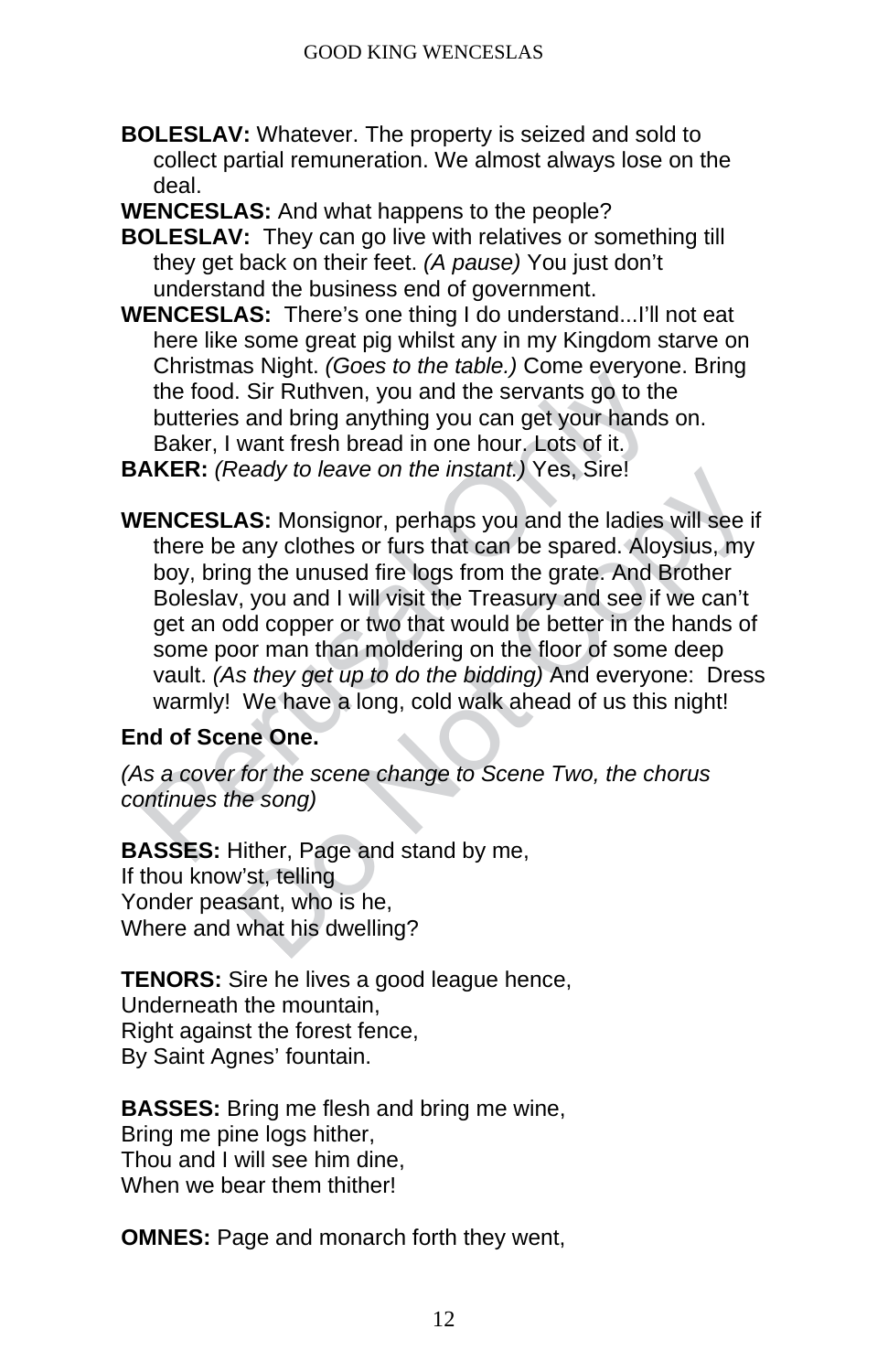Forth they went together. Through the rude wind's wild lament, And the bitter weather....

*(If desired, or if more time is needed for the scene change, the song may be begun again, and sung to this point as a round. When the set is ready, or near so, the chorus should go on to the fourth stanza:)*

**TENORS:** Sire, the night is darker now, And the wind blows stronger. Fails my heart, I know not how, I can go no longer.

**BASSES:** Mark my footsteps, my good page, Tread thou in them boldly, Thou shalt find the winter's rage Freeze thy blood less coldly....

# **SCENE TWO**

Exercise the wind blows stronger.<br>
And the wind blows stronger.<br>
ASSES: Mark my footsteps, my good page,<br>
read thou in them boldly,<br>
nou shalt find the winter's rage<br>
reeze thy blood less coldly....<br>
SCENE TWO<br>
A desolate Mark my footsteps, my good page,<br>
in them boldly,<br>
find the winter's rage<br>
blood less coldly....<br>
SCENE TWO<br>
forest glade, covered with snow. There are rude huts<br>
shere and there, with one predominant, Stage Left.<br>
strains *(A desolate forest glade, covered with snow. There are rude huts and lean-tos here and there, with one predominant, Stage Left. On the last strains of the bridge song, a poor man dressed in gray rags enters Stage Right with a bundle of wood. He trudges across, looks briefly at the stars, then music)* 

*(Song: "The Kindness of Strangers")*

**POOR MAN** *(Singing:)* Kindness, once thought of as a virtue, Now is wanting in a world selfish and cold. I listen each night for the song of a nightingale, Wond'ring if I'll hear it, before I grow old.

We all need the kindness of strangers, A sympathetic smile to lift us when we fall. When a sunbeam kisses a raindrop, Soon there's a heavenly rainbow over all.

It will take a heart full of caring, To serve another, espec'lly one who's low. We all need the kindness of strangers, To succeed amid dangers above and below.